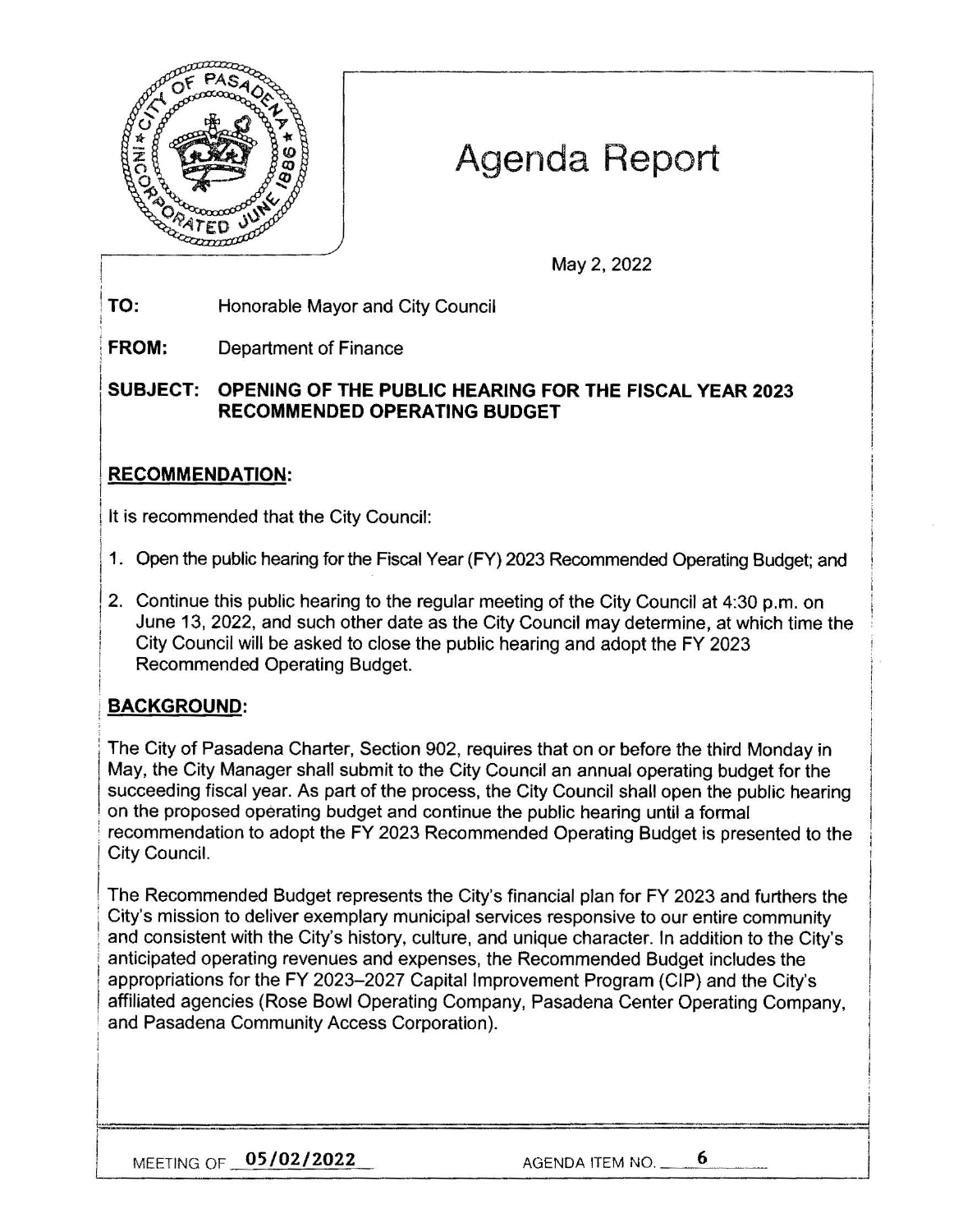The table below presents the FY 2023 Recommended Budget alongside two preceding fiscal years.

#### **Total Budgeted Appropriations**

(including Affiliated Agencies and CIP}

in millions

|                  | <b>FY 2021</b><br><b>Actuals</b> | FY 2022<br><b>Adopted</b> | FY 2023<br>Recommended |
|------------------|----------------------------------|---------------------------|------------------------|
| General Fund     | \$276.3                          | \$286.7                   | \$295.5                |
| <b>All Funds</b> | \$886.4                          | \$898.5                   | \$955.3                |

#### **Full-Time Equivalent Positions**

(including Affiliated Agencies)

|                     | FY 2021<br>Adopted | <b>FY 2022</b><br><b>Adopted</b> | FY 2023<br>Recommended * |
|---------------------|--------------------|----------------------------------|--------------------------|
| <b>General Fund</b> | 1,007.59           | 1,011.30                         | 1,028.10                 |
| All Funds           | 2,268.52           | 2,253.67                         | 2,322.36                 |

\* As of FY 2023, the City's FTE total includes 83.32 "non-budgeted" positions (56.00 FTE MASH trainees, 8.00 FTE Firefighter trainees, 19.32 FTE Retirees). There are no appropriations budgeted for these positions, only the FTE authorization to meet ERP system requirements.

Attachment A provides a Citywide summary of recommended appropriations and Full-Time Equivalent (FTE) positions for FY 2023 by departmenVaffiliated agency. The City Manager's Transmittal Letter for the FY 2023 Recommended Operating Budget is Attachment B. Throughout May, departments and affiliated agencies will present their recommended operating budget to their respective City Council Committee. These budget workshops will begin on May 3<sup>rd</sup> and conclude on May 24<sup>th</sup>, meanwhile the Citywide budget is currently scheduled for adoption on June 20, 2022. The complete budget presentation schedule is outlined in Attachment C. The final attachment, Attachment D, is a list of enhancement requests that departments submitted for consideration in the FY 2023 Operating Budget.

Copies of the FY 2023 Recommended Operating Budget are available for public review at the City Clerk's Office, San Rafael Branch, and Hasting Branch libraries. The documents are also available on the City's website.

## **COUNCIL POLICY CONSIDERATION:**

The City Council's strategic planning goal of maintaining fiscal responsibility and stability will be advanced through the adoption of the FY 2023 Recommended Operating Budget.

## **ENVIRONMENTAL ANALYSIS:**

This action proposed herein is not a project subject to the California Environmental Quality Act (CEQA) in accordance with Section 21065 of CEQA and State CEQA Guidelines Section 15060 (c)(2), 15060 (c)(3), and 15378. Since the action is not a project subject to CEQA, no environmental document is required.